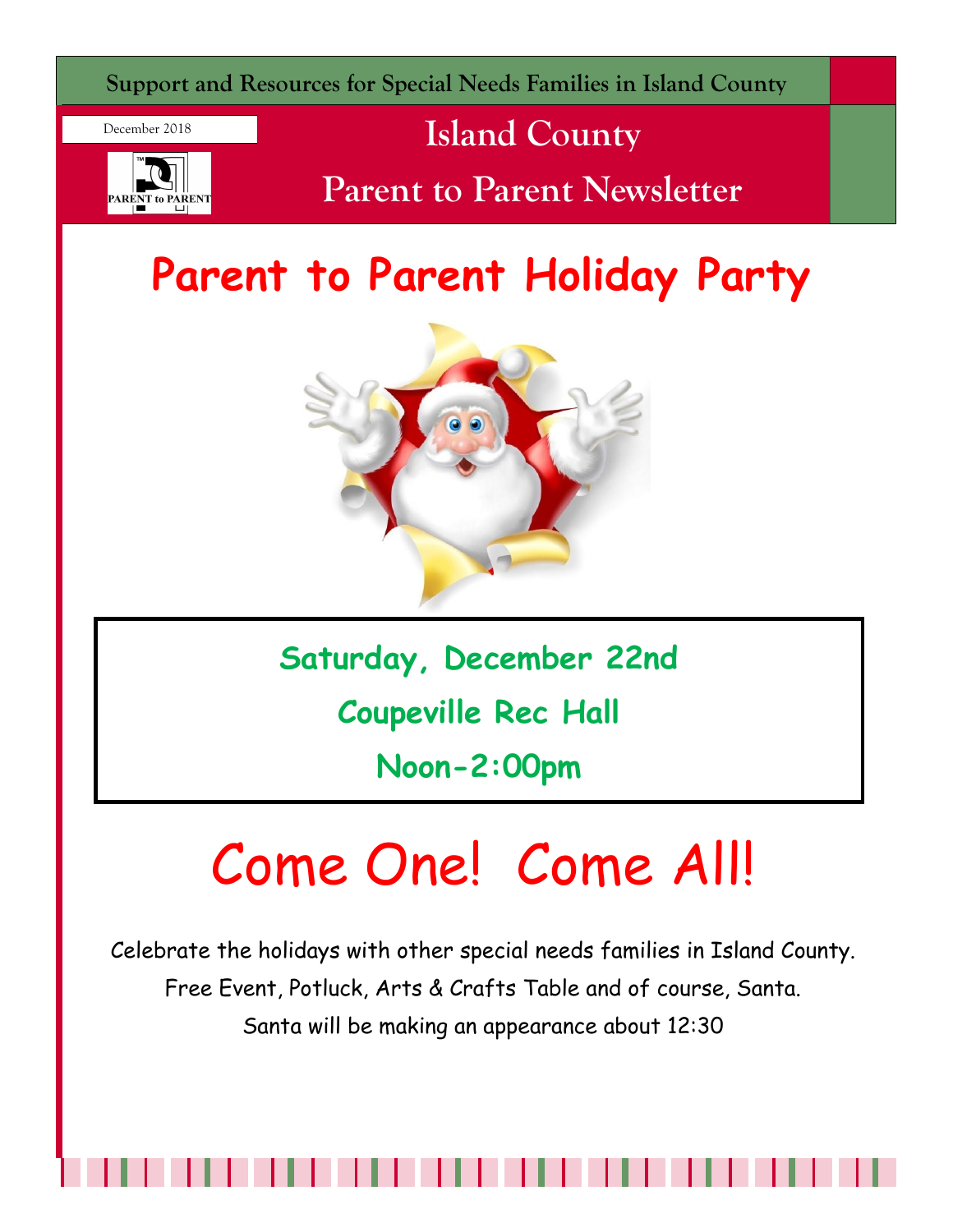## **Event Planning for A Successful Outcome**

| <b>Stressors</b>    | <b>Specific Challenges</b>       | <b>Accommodations</b>                                                                               |
|---------------------|----------------------------------|-----------------------------------------------------------------------------------------------------|
| Sensory Challenges  | Noise, Chaotic Activity          | Ear plugs, sit in periphery, fidget tools                                                           |
| Degree of Interest  | <b>Excited but Anxious</b>       | Sitting in periphery, electronics, leave early                                                      |
| Novelty/Uncertainty | High Certainty, New              | Preview ahead of time, watch YouTube videos                                                         |
| Degree of Control   | Minimal Control                  | Check of list of events, timeline, schedule                                                         |
| Performance Demands | Sitting Still and Quiet          | Have a Job, Be a Helper, Contribute                                                                 |
| Social Demands      | High, Unpredictable Interactions | Arrive late and leave early. Sit in periphery                                                       |
| Length of Time      | Two Hours, too Long              | Arrive late, and leave early. Escape as needed. Keep<br>an eye out for signs that it is time to go. |

## **Autism Resources**

### **Toolkits for Parents Available online for Autism and issues related to the diagnosis**

\***Profectum** offers a variety of toolkits from various sources. Broken down by \*newly diagnoses, age ranges, www.profectum.org/toolkits-for-parents/

\***Autism Speaks**: Their website has so many toolkits available I can't list them all. Here are their most accessed ones. They offer an ART team that can help families during tough times, address challenges and be a support for the family.

Parents Guide to Autism: www.autismspeaks.org/tool-kit/parents-guide-autism

100 Day Kit for young children recently diagnosed www.autismspeaks.org/tool-kit/100-day-kit-young-children

 Need Personalized Support? Our Autism Response Team (ART) is specially trained to connect people with autism, their families, and caretakers to information, tools, and resources. www.autismspeaks.org/autism-response-team-art

\***ASD Services and Toolkits**: A very comprehensive list of resources and toolkits available www.autismsciencefoundation.org/wp-content/ uploads/2015/12/Autism-Toolkits.pdf

**\*Parent Toolkit:** Social Emotional Development Several resources listed and videos available. www.parenttoolkit.com/additional-resources/social and-emotional-resources

\***Seattle Children's Autism Center**: They offer webinars and resources www.seattlechildrens.org/clinics/autism-center/patient-family-resources/

**Don't forget about Parent to Parent!** We are always a resource for families in Island County. We are working closely with ABA and Early intervention providers to develop workshops for families regarding Autism and tips/tricks/tools/fundamentals/resources. Should be available in the spring.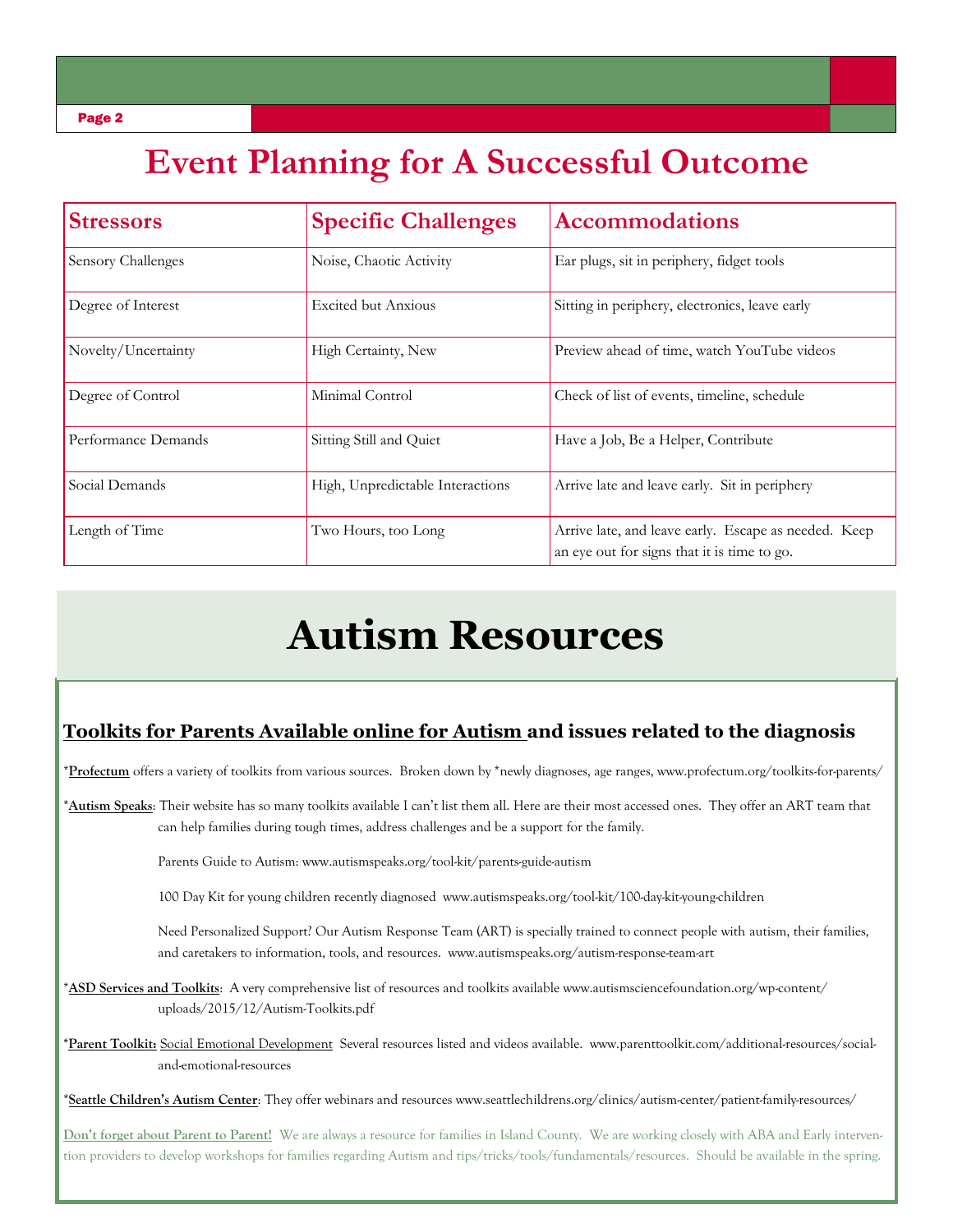# **IEP and 504 Plan Presentation**

## **What is Special Education? What are my rights?**

IEPs, 504 Plans, FAPE, Evaluations and Advocacy

Wednesday, January 9th

6:00-7:30pm

105 NW 1st Street, Coupeville

### **Presented by Jen Cole from WA PAVE (Partnerships for Action, Voices of Empowerment)**



Great information and resources for families and education providers. Every year your child may face different challenges. Now is the time to ask questions and be prepared for your next IEP/504 Plan meeting. Know your Rights!

## Upcoming Holiday Events

- Lights of Christmas Festival: Available 21 nights starting November 29th through the end of the year. 20800 Marine Drive, Stanwood Buy Tickets, dates and times available website www.thelightsofchristmas.com/
- Light up Your Holidays December 1st, 10-2pm 27130 102nd Ave NW, Stanwood
- Teddy Bear Breakfast Buffet: December 1st Two Seatings, \$5 ages 10 and younger, \$15 ages 11 and older, more information or to buy tickets contact Big Brothers Big Sisters https://bbbsislandcounty.org/
- Langley Holly Jolly Parade: December 1st 1:00pm FREE Downtown Langley www.visitlangley.com/parade
- \* Coupeville Christmas Parade, Tree Lighting and Boat Parade: December 1st FREE Festivities begin at 4:00pm www.coupevillechamber.com
- Winter Wonderland: Friday December 7th through Sunday December 9th. FREE indoor and outdoor events for the whole family at Outlet Shoppes at Burlington for more info: www.skagitchildrensmuseum.net
- Parent to Parent Holiday Party: Saturday, December 22, 12--2pm at Coupeville Rec Hall. FREE Family fun!